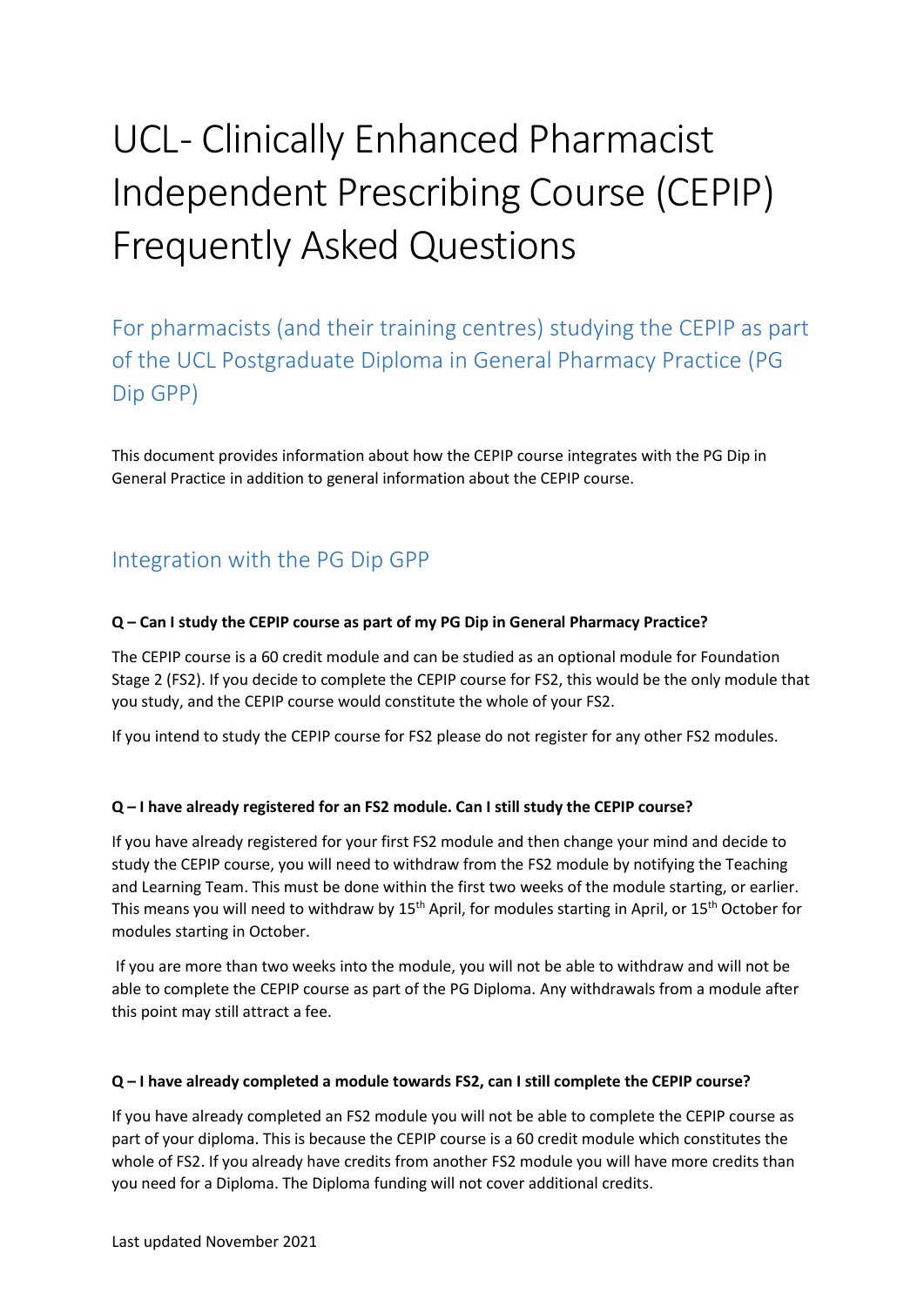The CEPIP course is also available as a stand-alone module which means it does not need to be studied as part of the Diploma. You are able to complete your Diploma and come back to UCL at a later date to study the CEPIP course. Please note, that this would require additional funding at the full CEPIP fee (see https://www.ucl.ac.uk/pharmacy/study/professional-development/clinicallyenhanced-pharmacist-independent-prescribing).

#### **Q – I have not been qualified for two years, can I still apply for the CEPIP course?**

At the time of writing these FAQs, you must have been qualified for a minimum of two years when you start the CEPIP course. This is a GPhC requirement. You may apply for the course before you are two years qualified, as long as you will have been qualified for two years when you start the course.

The GPhC are currently consulting on removing this requirement, so watch this space.

#### **Q – Does provisional registration count towards the requirement to have two years post qualification experience?**

The GPhC have recently confirmed that relevant experience completed while provisionally registered can count towards the two year requirement (see [https://www.pharmacyregulation.org/education/pharmacist-independent-prescriber\)](https://www.pharmacyregulation.org/education/pharmacist-independent-prescriber).

#### **Q – I have completed my FS1 but have only been qualified for 18 months. Can I start the CEPIP course?**

You must have been qualified for a minimum of two years when you start the CEPIP course. This is a GPhC requirement. You will need to wait and apply for the next cohort that starts when you are two years qualified. There are two cohorts a year. This may mean that you need to take a break in between FS1 and starting the CEPIP module. Just tell us that this is what you are doing and that you intend to apply for a later CEPIP cohort. The University allows up to five years to complete a PG Diploma so you have time to do this. We recommend that you use the break to prepare for the CEPIP course. You could arrange to shadow your DPP so you become familiar with their area of practice, you could also ensure you are up to date with the prescribing guidelines and applied therapeutics in your chosen area of practice. You could also start some reading from the CEPIP reading list.

#### **Q- When can I start the CEPIP course?**

There are two intakes per year, one that starts in October and one that starts in April. Depending on when you finish your FS1, you may need to wait a few months before the CEPIP course starts/

#### **Q – How do I apply for the CEPIP course?**

The CEPIP course has entry requirements that are set by the GPhC. These are different to the entry requirements for the Diploma. Therefore you are required to apply for the CEPIP course using the application pack on the website [\(https://www.ucl.ac.uk/pharmacy/study/professional-](https://www.ucl.ac.uk/pharmacy/study/professional-development/clinically-enhanced-pharmacist-independent-prescribing)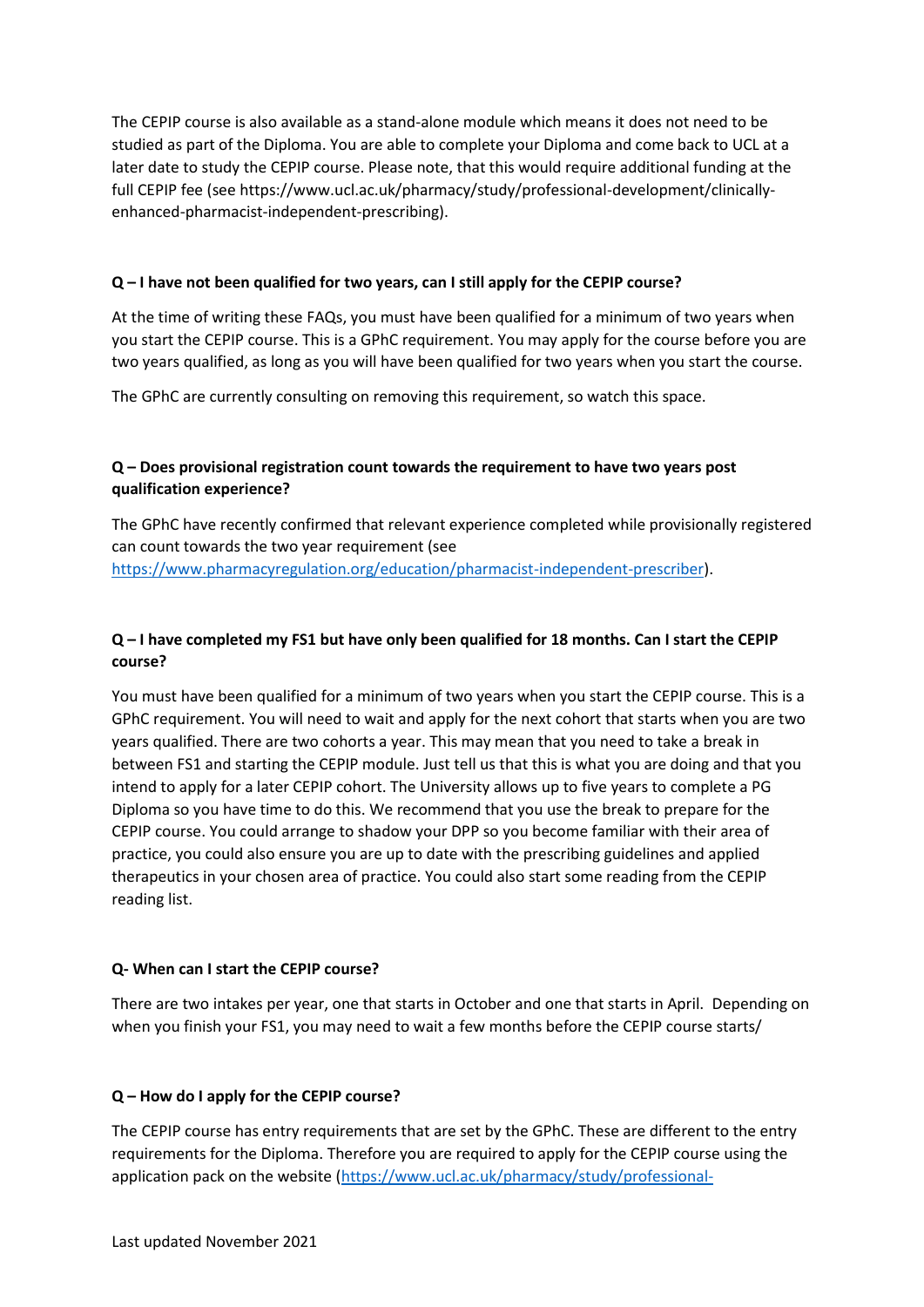[development/clinically-enhanced-pharmacist-independent-prescribing\)](https://www.ucl.ac.uk/pharmacy/study/professional-development/clinically-enhanced-pharmacist-independent-prescribing). You MUST complete this application pack in full and submit it to sop.cepip@ucl.ac.uk in order to apply to the course. Being a student on the Diploma course does not guarantee entry to the CEPIP course. Please read the application guidance carefully and ensure that you complete all sections of the application pack as required.

The application deadlines are as follows:

- For October intake applications open in June and end mid July
- For April intake applications open in December and close mid January

For the exact dates please see [https://www.ucl.ac.uk/pharmacy/study/professional](https://www.ucl.ac.uk/pharmacy/study/professional-development/clinically-enhanced-pharmacist-independent-prescribing)[development/clinically-enhanced-pharmacist-independent-prescribing](https://www.ucl.ac.uk/pharmacy/study/professional-development/clinically-enhanced-pharmacist-independent-prescribing)

#### **Q – Who decides whether I can apply for the CEPIP course in FS2?**

Your Educational Programme Director and your employer will make the decision about whether to support you to apply for the CEPIP course as part of your diploma or not. This will usually be based on whether the Trust need you to prescribe as part of your role, and whether they can support your prescribing training, including a DPP (Designated Prescribing Practitioner) to support you, but will also depend on whether you meet the entry criteria (see above) and have progressed well in your diploma studies so far. If you want to apply for CEPIP in FS2 it would be a good idea to discuss it with your Educational Supervisor initially, and then with your Educational Programme Director to find out whether they would be willing to support your application. Some Trusts may only support practitioners to complete an independent prescribing course after they have completed their diploma and Foundation Training, because they value FS2 training highly and/or feel that you would be better equipped to complete the training when you have more experience.

#### **Q – I don't think I am ready yet to undertake a prescribing course. What are my options?**

The CEPIP course is only one option for FS2, and is intended for those who are in roles that require them to prescribe. You do not have to take this option. You may select from the other available modules to complete FS2.

The CEPIP course is also available as a stand-alone module which means it does not need to be studied as part of the Diploma. You are able to complete your Diploma and come back to UCL at a later date to study the CEPIP course. Please note, that this would require additional funding at the full CEPIP fee (see https://www.ucl.ac.uk/pharmacy/study/professional-development/clinicallyenhanced-pharmacist-independent-prescribing).

#### **Q – How is the CEPIP course funded?**

If you are studying the CEPIP course as part of your PG Diploma in General Pharmacy Practice with UCL, the course fees for the CEPIP course will be covered as part of your Diploma fees, and will be the same as the other FS2 route.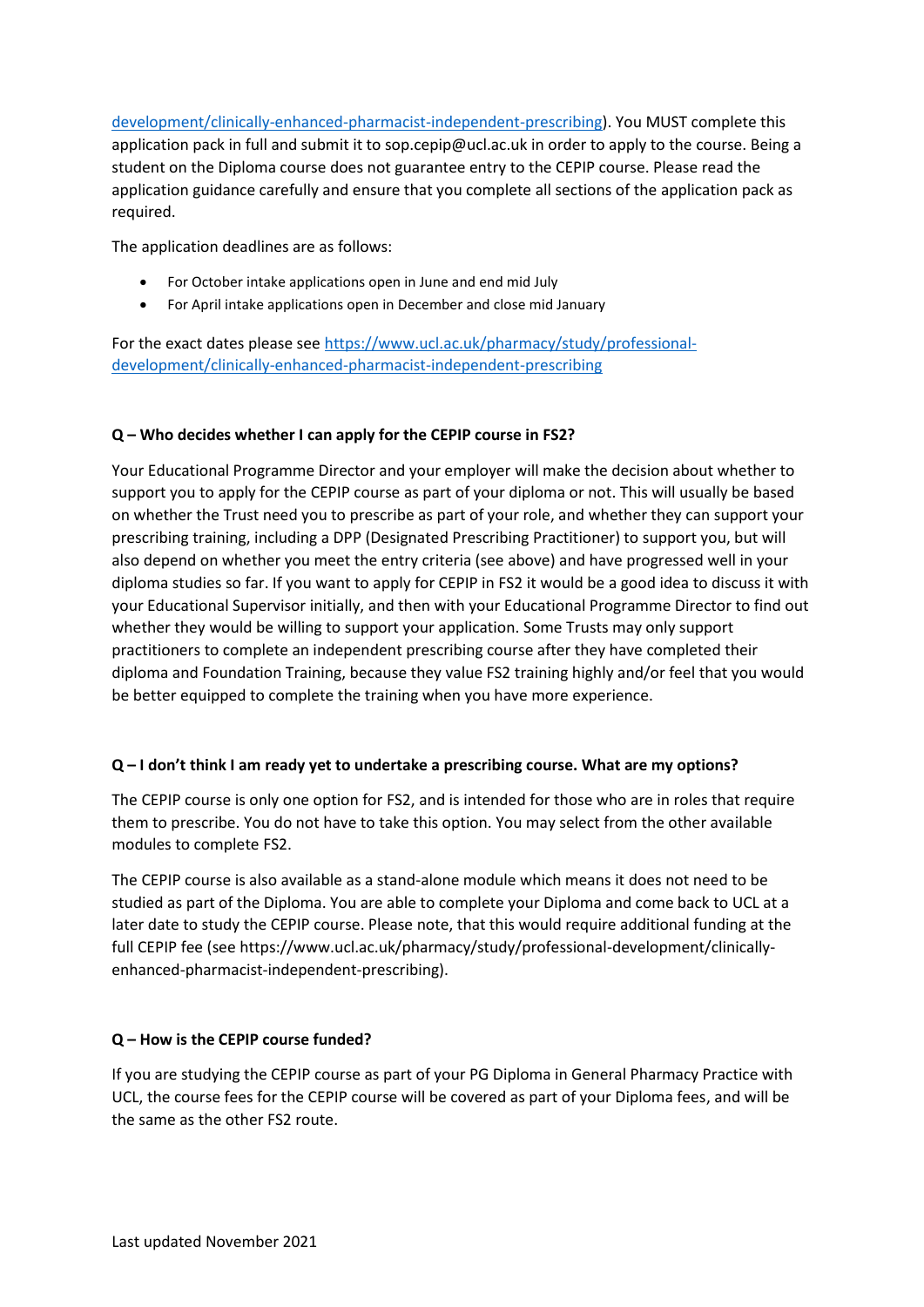If you wish to study the CEPIP course as a stand-alone course (i.e. not as part of the Diploma) the full CEPIP fee will be applied (see [https://www.ucl.ac.uk/pharmacy/study/professional](https://www.ucl.ac.uk/pharmacy/study/professional-development/clinically-enhanced-pharmacist-independent-prescribing)[development/clinically-enhanced-pharmacist-independent-prescribing\)](https://www.ucl.ac.uk/pharmacy/study/professional-development/clinically-enhanced-pharmacist-independent-prescribing).

#### **Q – Are the learning outcomes for the CEPIP module equivalent to the non-prescribing FS2 route?**

The learning outcomes for the CEPIP course have been mapped to the FS2 route. The majority of the learning outcomes are covered, with the exception of some of the professional skills since students will be required to focus on their prescribing skills.

The learning outcomes for the CEPIP course are dictated by the GPhC. Information about the GPhC IP learning outcomes can be found here:

<https://www.pharmacyregulation.org/education/pharmacist-independent-prescriber>

#### **Q – Will I be missing out on completing my Foundation Training if I complete the CEPIP course?**

We have worked hard to ensure that practitioners who complete the CEPIP module as their FS2 will complete their Foundation Training as well as their diploma. We have taken into consideration the overlap between the Foundation Practitioner Framework and the Competency Framework for Prescribers, based on careful mapping of both frameworks. Nevertheless, we do recognise that the practitioners on the two routes will necessarily complete their Foundation Training and diplomas with slightly different skill sets. The most obvious difference will be that those on the IP route will not have completed a QI project, but some of FS2 professional learning outcomes will not overtly be covered either, as you will need to dedicate your studies to developing your prescribing skills.

In making the decision about whether it is the right time for you to complete the IP course, it may be helpful to know that the IP course is available as a stand-alone course and so can also be accessed post-diploma. We are also hoping to develop some of our other modules such as QI, and the MScAPP modules (for example, Research, and Education & Training) as stand-alone CPD modules that people can access whenever they need them. Please note that there will be a fee associated with these stand-alone modules.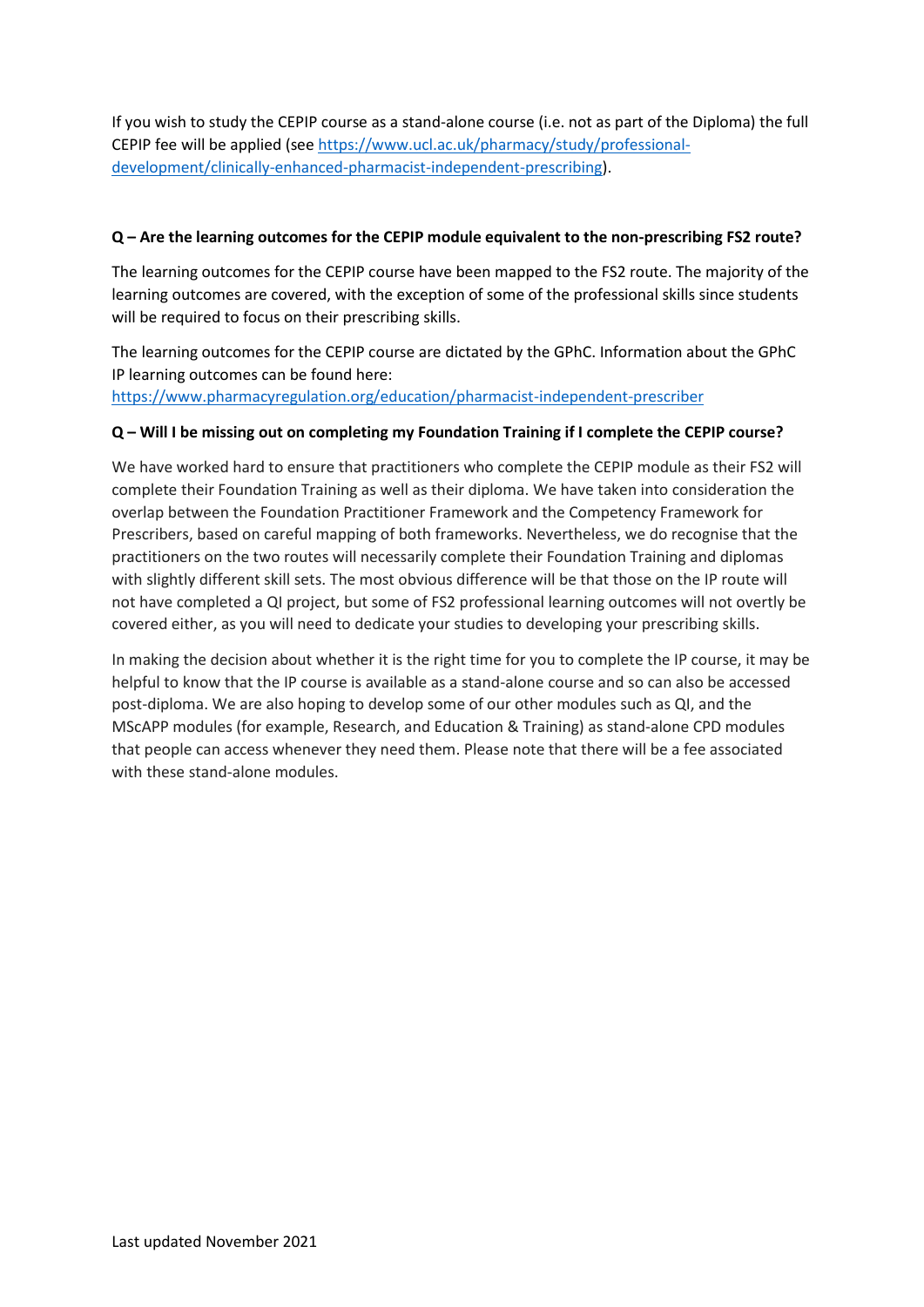# The UCL CEPIP Course

#### **Q – Why should I choose the UCL CEPIP Course?**

A – The UCL CEPIP course has been developed from the outset as an integrated clinically enhanced pharmacist independent prescribing course. It has been developed by pharmacists for pharmacists. The course development team includes pharmacists who are using their prescribing skills in extended/advanced practitioner roles such as urgent care settings, home care services, mental health services and GP practices. The team also includes academic pharmacists with extensive experience in the design, development and delivery of pharmacist independent prescribing courses. The course is specifically designed to meet the needs of pharmacist prescribers working in medicines optimisation, GP practice, Urgent and Emergency Care and provision of NHS 111 services and care homes. Community pharmacists will be able to use the prescribing and physical examination skills to collaborate with their local GP practices and extend their services.

'Clinically enhanced' refers to the additional skills that you will acquire around history taking and physical examination as part of the UCL independent prescribing course. Developing these new skills throughout the course will take you on a journey to a much broader appreciation of what holistic care looks and feels like, and in turn you will develop as a more rounded healthcare professional. These skills are essential in order to initiate prescribing. During the CEPIP course you will develop the skills to make an informed decision in each instance of prescribing. You will be able to apply these skills to make an informed judgement in each prescribing instance as to whether you are competent to prescribe drug X for patient Y at time Z.

The course incorporates five full days of physical examination skills teaching. This teaching will be led by medics and supported by pharmacists who use physical examination skills in their daily practice so that you can learn from their experience of extending their pharmacy role. We will be using the Clinical Skills Suite and equipment to ensure you gain hands-on experience of diagnostic skills needed for diagnosis which you can develop further with your DMP during your supervised time in practice

We will continue to support you after you have qualified as a prescriber through the use of social media networks and events.

#### **Q - What is the difference between this clinically enhanced course and a standard independent prescribing course?**

A - This means that the physical examination skills included in the course go beyond those required by the GPhC for pharmacist independent prescribing programmes. In relation to physical examination skills, the GPhC indicative content includes:

- Clinical examination skills relevant to the condition(s) for which the pharmacist intends to prescribe
- Recognition and responding to common signs and symptoms that are indicative of clinical problems. Use of common diagnostic aids for assessment of the patient's general health status; e.g. stethoscope, sphygmomanometer, tendon hammer, examination of the cranial nerves.
- Working knowledge of any monitoring equipment used within the context of the treatment/clinical management plan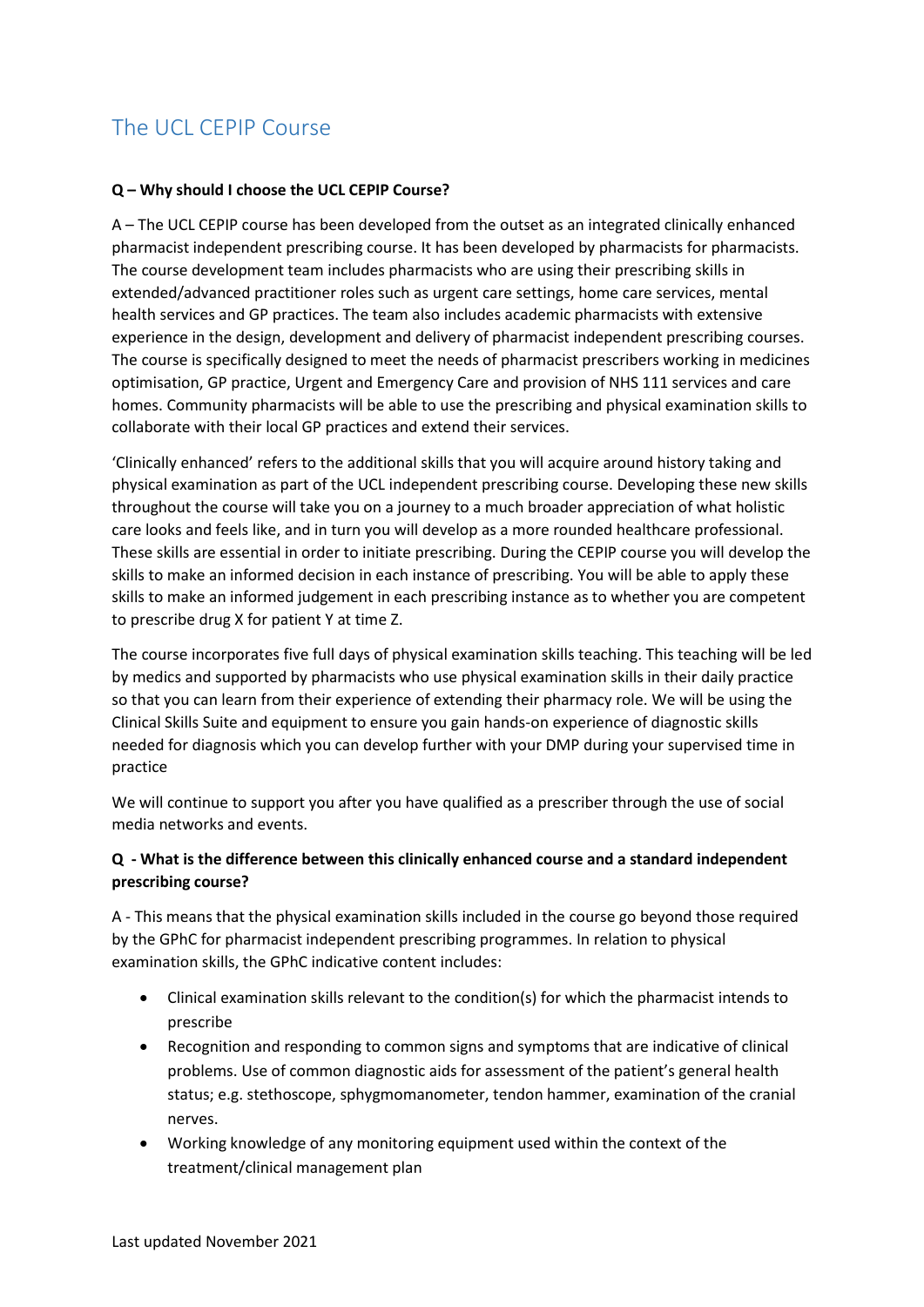The aim of the physical examination skills teaching in the UCL CEPIP course is to enable the trainee independent prescriber (TIP) to clinically assess patients using focused medical history taking and physical examination skills whilst having an awareness of additional tests and referral pathways to aid in diagnosis. The course will also enable the TIP to safety net patients and manage risk. The course will cover the major body systems described below. In addition TIPs will need to develop competence in any particular physical examination skills required for their scope of practice that they will have identified with their DMP.

The following body systems will be taught on the course:

- 1. Cardiovascular
- 2. Respiratory
- 3. Abdomen
- 4. Ear, nose and throat
- 5. Musculoskeletal
- 6. Neurological assessment
- 7. Peripheral vascular and lymphatic system
- 8. Visual acuity and ophthalmoscopy
- 9. Mental health

#### **Q – How much time will I need to spend studying?**

A - There are a number of elements of the course. These are detailed below:

1) Face to face study days at UCL. You are required to attend NINE full study days at UCL. This includes one day for OSCE assessments. The dates for the study days for your cohort are shown on the website. You must attend all nine study days in order to past the course. We ask you to confirm in the application pack that you are able to attend the nine study days for your cohort. If you are unable to attend a study day you will be required to attend with the next cohort and this will delay your completion of the course.

2) Learning in practice time. It is a GPhC requirement that TIPs spend a minimum of 90 hours of supervised practice over the duration of the course. The 90 hours is a minimum requirement. You may decide, with your DMP that you require longer in practice in order to develop the competencies required to become a prescriber. At the end of the 90 hours your DMP must sign you off as having achieved all of the Royal Pharmaceutical Society's (RPS) [Competencies for All Prescribers.](https://www.rpharms.com/resources/frameworks/prescribers-competency-framework)

3) On-line learning. A large part of the learning material for the course is delivered on-line via UCL's virtual learning environment. The learning material will support and supplement the learning from the face to face study days and the learning in practice time.

4) Self-directed study. The content of the face-to-face study days and the on-line learning will be directed by UCL and informed by the GPhC requirements for the course. By the end of the course you will be required to demonstrate your achievement of the learning outcomes for the course and the RPS prescribing competencies. How much additional study you will need to undertake to achieve the learning outcomes and competencies will depend on your prior knowledge and experience, and how long you take to assimilate the knowledge and develop the skills and competencies. Everyone is different. For example, if you have not studied applied therapeutics for a while, you may need to spend more time on this subject than someone who has recently completed a PG Diploma. You may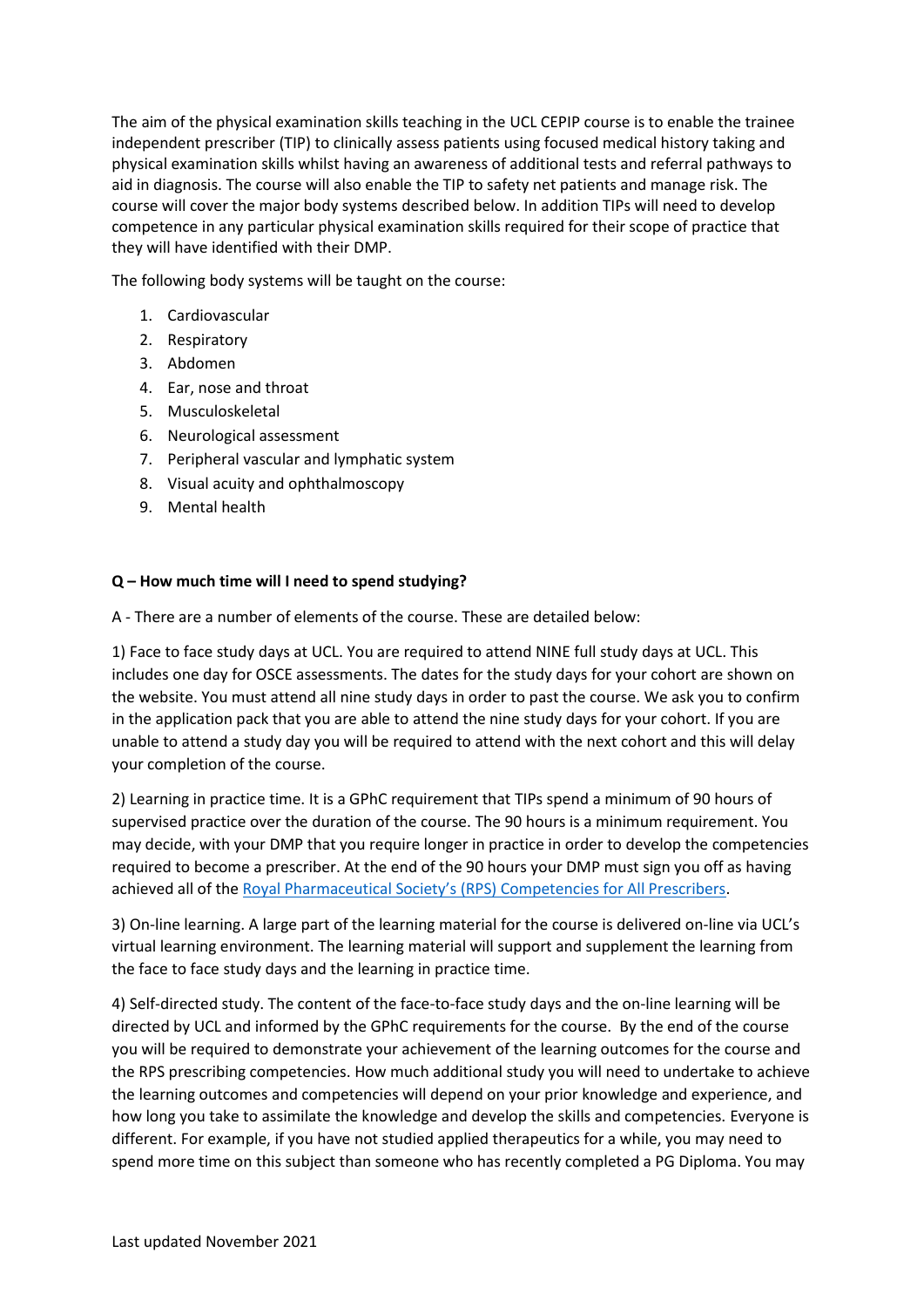need to read beyond the learning material presented in the on-line learning. The amount of selfdirected learning that you need to undertake will depend on you.

5) Completion of the course assessments. The amount of time required to complete the course assessments will depend on you. There are a number of different elements of the assessment including completion of a prescribing portfolio. This will be your record of your learning in practice time, and will be completed as you progress through the course.

As a very rough guide, Universities nominally associate 10 hours of studying for every one credit of a course. Since this is a 60 credit course, the total amount of study time required would be around 600 hours.

#### **Q – What are the course assessments?**

A - The purpose of assessment is to confirm that the student has achieved the learning outcomes for Independent Prescribing and can demonstrate the competencies within the RPS Competency Framework for all Prescribers. Assessment must provide confirmation of the pharmacist's clinical competence in the area(s) for which they intend to prescribe; including the clinical assessment of patients and the ability to use basic diagnostic aids and make an assessment of the patient's general health. A range of assessment methods are used on this course to test achievement of the course learning outcomes and the prescribing competencies, and to ensure that the full breadth and depth of student's knowledge and skills are assessed. These include a written coursework, written examination, reflective activities, workplace based assessments, and OSCEs. The purpose of the OSCE is to assess the students' competence in a controlled environment. All assessments are grounded in the student's practice to ensure relevance to the workplace.

#### **Q – How long is the course?**

A – This is a part-time course, that can be complted in 6,9 or 12 months. The University base elements of the course take place over six months, but the supervised learning in practice can be studied up to 12 months, depending on the pharmacists individual learning needs in the workplace.

#### **Q – How will UCL support me when I am studying the course?**

You will be supported on the course by experienced academic and administrative teams. You will meet the Course Team at at every study day. They are available in between study days via e-mail, telephone and face to face if you need. You will assigned a tutor from the Course Team to support you on the course. Your tutor will meet with you and your DPP on three occasions during the course, and will provide you with feedback on your formative assessments.

#### **Q – How soon after completing the course can I apply to the GPhC for annotation of my name against the register as an Independent Prescriber?**

A - Once you have undertaken all the assessments, your results will need to be considered by the Board of Examiners. The Board of Examiner meets four times a year. We would, therefore, anticipate that we would be able to inform you of the outcome of the course within three months of completion of the course assessments.

Pharmacists who successfully complete the course will be awarded a certificate of completion, the *Practice Certificate in Independent Prescribing.* This provides evidence that you have successfully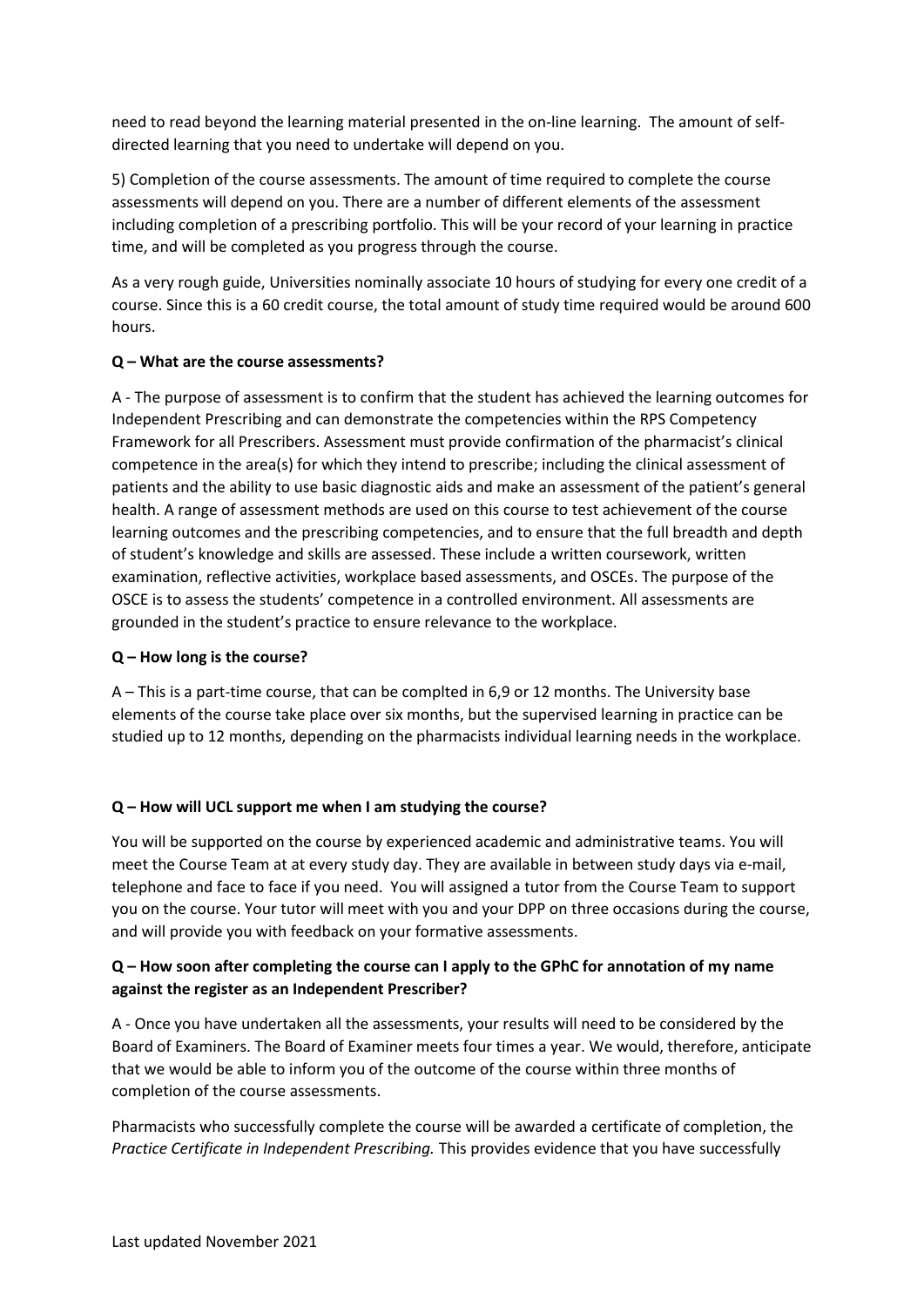completed the programme and the period of learning in practice. You are required to submit this Certificate to the GPhC when you apply for annotation of the register as an Independent Prescriber.

#### **Q – What do I need to consider before I apply to study for the UCL CEPIP course?**

A - We recommend that you identify a service need for you to train as an Independent Prescriber before you apply for the course. This will mean that you can focus on the scope of practice required for the service during the course. It also means that you will be able to use your new skills and build your expertise in prescribing, as soon as you qualify. The longer you leave it to use your prescribing skills once you are qualified, the harder it will be. Many people who do not use their prescribing skills straight away find that they need to complete a 'return to prescribing practice' course prior to being able to prescribe within a service.

We advise that you discuss the service need with your employer or supporting organisation. By supporting organisation we mean the organisation who are supporting you to undertake the course and for whom you are likely to be using your prescribing skills. Your employer or supporting organisation are required to complete a statement within the application pack confirming support of your application.

You will also need to have identified a medical practitioner to support you during the course. Please see the section on Designated Prescribing Practitioners (DPPs) below for more information about this role.

# Independent Prescribing in General

#### **Q - What is the aim of pharmacists independent prescribing?**

A - To provide patients with quicker and more efficient access to medicines through making the best use of the skills of trained pharmacist prescribers allowing medical prescribers to focus patients with more complicated conditions and complex treatments

#### **Q - What are the roles and responsibilities of the pharmacist independent prescriber?**

A - To be the pharmacist prescriber responsible for the patient's care including diagnosis and assessment. In addition, to prescribe within the limits determined by their own clinical competence and professional code of conduct while accepting professional accountability and clinical responsibility for their prescribing practice within a clinical governance framework. They will refer patients when the patient's condition or treatment no longer falls within their competence.

#### **Q - What conditions can pharmacist independent prescribers prescribe for?**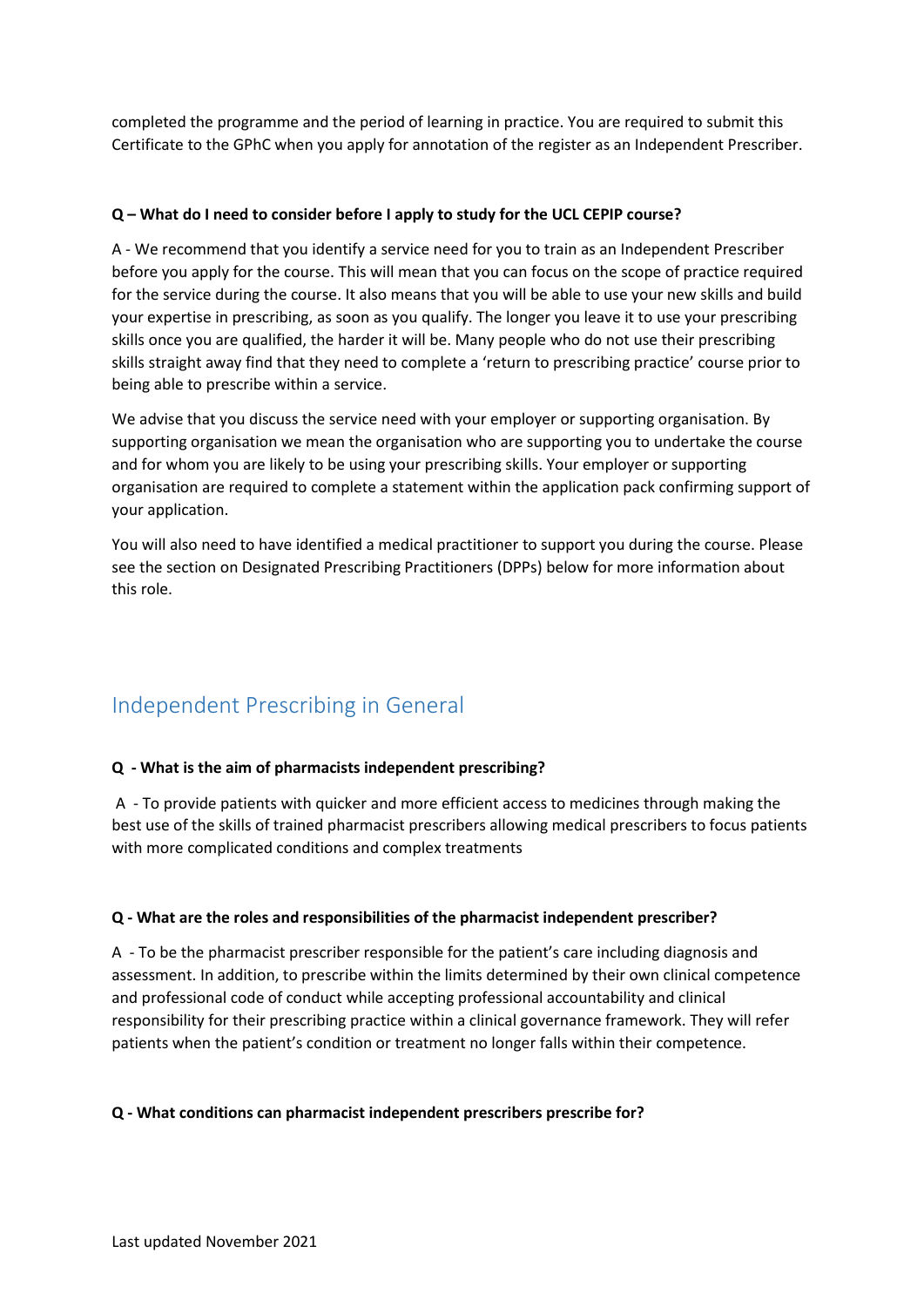A - There are no legal restrictions on the clinical conditions that may be dealt with by pharmacist independent prescribers. Pharmacists are generally required to choose a scope of practice in which to train as an independent prescriber.

#### **Q – Do I need indemnity insurance to train as an Independent Prescriber?**

A - Pharmacists are advised to check with their employer and/or their personal insurer before they begin that they are fully covered in their role as a trainee independent prescriber (TIP) and a future role as a qualified independent and supplementary prescriber.

### Scope of Practice

#### **Q – Why do I need to define a scope of practice in which to develop my competence as a prescriber?**

A - The GPhC stipulates that pharmacists much chose a defined scope of practice in which to develop their skills and competence as a prescriber. Clearly this could be interpreted in a number of ways. For example one student might stipulate essential hypertension (narrow scope), whilst another might stipulate acute medicine which is a much broader term and possibly more subjective, but equally valid. In our application pack we have included a learning needs analysis which asks for a breakdown of the group of patients, disease state(s), work place setting and details of the multidisciplinary team within which the IP will work. This is to guide you to begin thinking about the scope and infrastructure in place to support your prescribing practice. It is not designed to restrict your prescribing practice once you have qualified.

In order to develop your competence as a prescriber within the timeframe of the course, we advise that you chose an area of practice that you feel comfortable with and that is appropriate for your role, for the purposes of the course. This means you can focus your 90 hours in practice on developing the competencies required to be a prescriber within an area that you are familiar with. You will then be able to apply the competencies you have learnt to extend your scope of practice, or to take a more generalist approach, once you are qualified.

#### **Q- Can my scope of practice be a generalist scope?**

A - In prescribing practice, the 'scope' is not only drug/disease specific in practice, but also patient and time specific. In other words, do I as a prescriber feel competent to prescribe drug X, for patient Y at time Z, and most importantly can I justify my actions. In terms of 'generalist scope of practice' we have spent some considerable time thinking about this. Our stance is that the onus is on the prescriber to apply the skills that they have learned and developed, to make an informed judgement in each prescribing instance as to whether they are competent to prescribe drug X for patient Y at time Z – moving away from arbitrary lists of medicines or disease states. The key to using a generalist scope is that the prescriber is equipped with the skills to be able to assess their own competence and justify their actions. Here at UCL we will be putting an emphasis on this during the course and delivering teaching during the study days around this very aspect.

For the purpose of the course, we suggest that you define an area of practice that you feel comfortable with and that is appropriate for your role.

#### **Q – Can I prescribe outside of my scope of practice once I have qualified as a prescriber?**